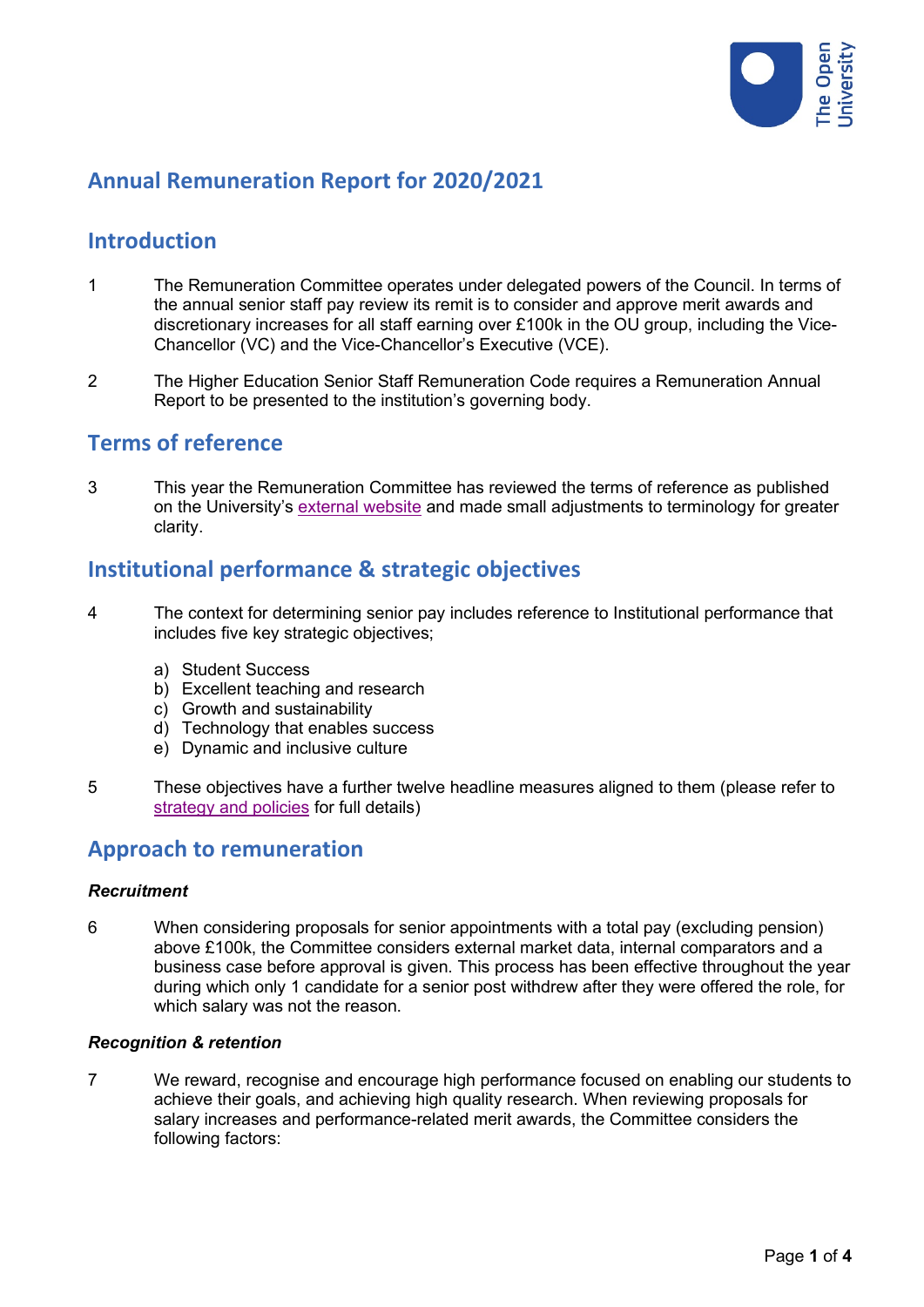- a) **Budget**: pay increases or one-off awards can only be made if the spend is within the maximum expenditure permitted.
- b) **Contribution**:
	- Demonstrable exceptional performance that has a significant contribution to the University's strategic objectives. This is rewarded through movement to a higher point on the salary scale.
	- ii Pay increases agreed for Band 3 professors and Band 5 academic-related staff may typically be equivalent to the incremental spinal points on lower bands of the appropriate scale. In exceptional circumstances, increases may be awarded above these points, where justified by an appropriate business case (e.g. market competitiveness).
	- iii One-off merit awards (reinstated for the 2022/2021 performance year) are proportional to the time spent and the value or impact of the work.
- c) **Internal equity**: the average remuneration of other relevant roles is considered when reviewing proposals.
- d) **External market compensation data**: a balanced approach of using both University and Colleges Employers Association (UCEA) and Willis Towers Watson (WTW) data is used. UCEA data continues to be the primary benchmark. WTW is used for specialist Professional Services' roles as a secondary source to add additional context. Members consider the total package (including pension contribution), not just base salary, when reviewing compensation comparisons against the market.
- 8 VCE approved the reinstatement of the merit award for the 2021 pay review. This was approved by the Remuneration Committee for senior staff. The committee also approved the reinstatement of discretionary increments which were only considered to address equity issues or to honour existing/deferred agreements during 2020. The reward framework therefore included;
	- a) **Merit award**  this is a one-off award for individuals demonstrating excellent contribution. It remains the University's intention to review the Scheme for future years as part of a reward framework review.
	- b) **Discretionary increments** Increases to base pay for senior staff who evidence sustained excellence over a substantial period or where;
		- i) An individual's pay was agreed earlier in the year with implementation of an increase deferred to the annual pay review period.
		- ii) An individual's role changed during the year and pay adjustments were deferred to the annual pay review period.
		- iii) An individual's pay required a review to address inequity.
	- c) **Going the extra mile award scheme**  this scheme remains unaffected. People Business Partners, in conjunction with the Head of Business Unit, continue to work in partnership to ensure the use of GEM Awards is fair, transparent and equitable.
	- d) **Cost of living award** this is nationally agreed for all roles across the sector and for 2020/2021 a 1.5% cost of living award has been implemented. Note that as of 21 October, both UNISON and UCU are balloting members for strike action and action short of a strike (ASOS) over the 2021-22 pay award
- 9 A substantial piece of reward work is underway to review the future reward framework. This will be a key focus for the Committee during 2022.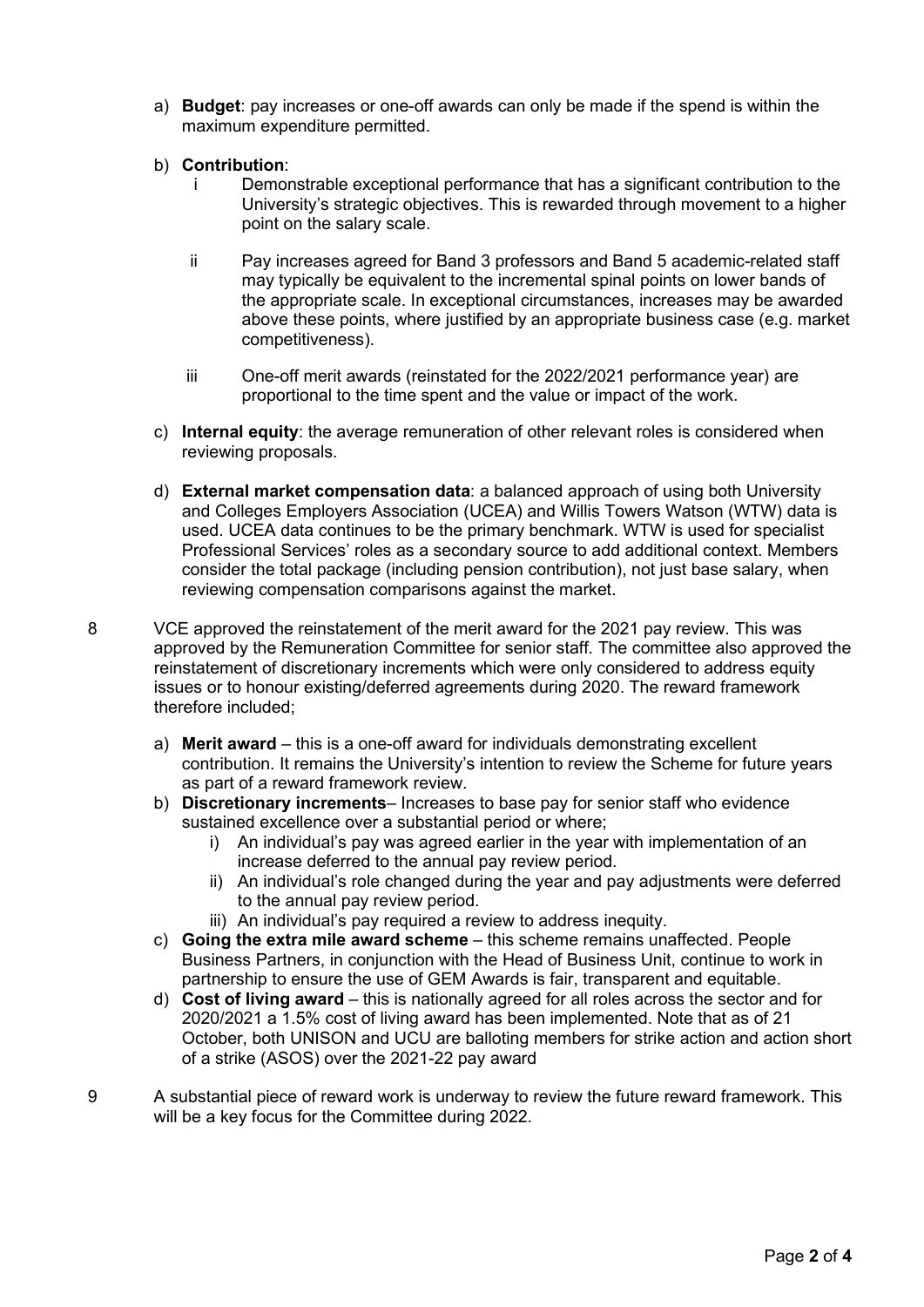# **Vice-Chancellor pay**

- 10 The Committee recognises the complexities of benchmarking the OU against external market data. The Committee reflected on the history of the Vice-Chancellor's pay and recognised it was important for the Vice-Chancellor's pay to be positioned appropriately. Following further analysis, the Committee agreed that appropriate benchmark comparators were HE institutions whose turnover were £150m more or less than that of the OU, along with the current benchmarking group (pre-92 institutions with income over £400m).
- 11 In order to carry out a robust process, the Committee gave consideration to the following factors;
	- a) **Pro-Chancellor's report** summary of performance against agreed objectives. The Pro Chancellor seeks feedback from Council members against delivery of the VC's objectives.
	- b) **Institutional performance report** based on KPIs and metrics agreed by the Council (as per para 4).
	- c) **Comparative market data** data based on the sector and includes pay multiples
	- d) **External market conditions**  includes broader factors that may have affected the performance e.g. local employment market.
- 12 The Vice-Chancellor is not contractually eligible for the automatic Cost-of-Living award however is eligible for an annual salary review.

| 13 | Summary positioning of the VC's pay details and comparison to external benchmarking data |
|----|------------------------------------------------------------------------------------------|
|    | is shown below.                                                                          |

|                                                                                               | <b>Professor T Blackman</b>                                                                                                                                                          |
|-----------------------------------------------------------------------------------------------|--------------------------------------------------------------------------------------------------------------------------------------------------------------------------------------|
| <b>Annual salary</b>                                                                          | £270,000                                                                                                                                                                             |
| Performance-related pay                                                                       | Eligible to be considered for discretionary merit award (based on<br>previous year's performance)                                                                                    |
| <b>Benefits</b>                                                                               | £36,700 pension allowance. Not in current pension scheme<br>£8,300 Relocation accommodation (Benefit in<br>kind amount)<br>£3.200 Life Assurance Premium<br>£20,000 Relocation costs |
| <b>Salary Benchmark against UCEA</b><br>data +£400m revenue higher<br>education provider      | <b>Below Lower Quartile</b>                                                                                                                                                          |
| <b>Salary Benchmark against UCEA</b><br>data £325m-£625m revenue<br>higher education provider | Lower Quartile                                                                                                                                                                       |
| <b>Salary Benchmark against CUC</b><br>data +£400m revenue higher<br>education provider       | <b>Below Lower Quartile</b>                                                                                                                                                          |
| <b>Salary Benchmark against CUC</b><br>data £325m-£625m revenue<br>higher education provider  | Lower Quartile                                                                                                                                                                       |
| Context                                                                                       | Start date October 2019                                                                                                                                                              |
|                                                                                               | Not eligible for national cost of living award however eligible for an annual<br>salary review                                                                                       |
|                                                                                               | It is Remuneration Committee's intention to position the Vice-Chancellor<br>closer to the median salary benchmarks over time.                                                        |